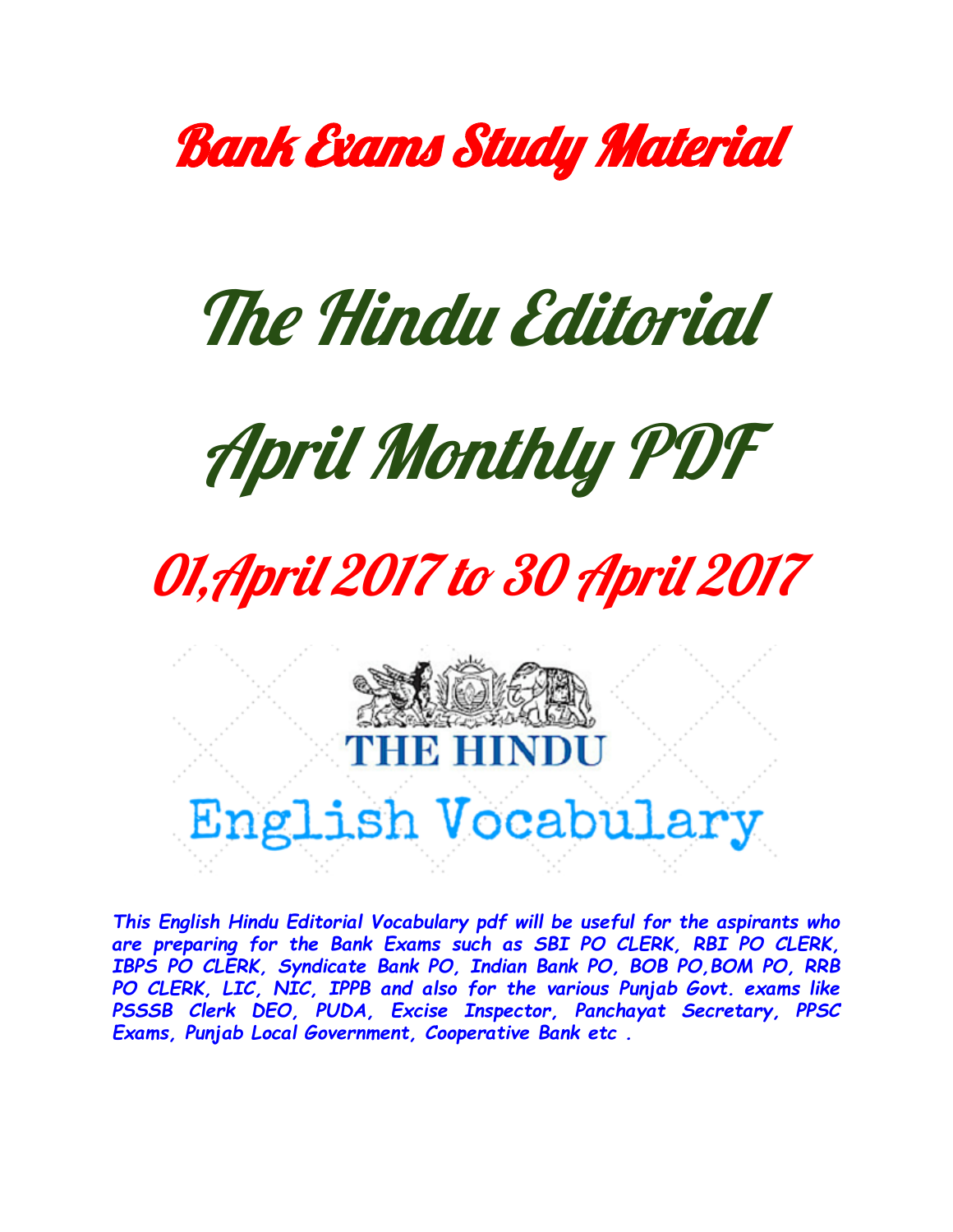## The Hindu Newspaper Editorial Vocab List Date 01-04-2017

The Hindu Editorial – Connected by air: Udan to tap on India's civil

#### aviation opportunities

| <b>Word (Hindi Meaning)</b>                      | <b>Synonyms</b>                                                                         | <b>Antonyms</b>                                 |
|--------------------------------------------------|-----------------------------------------------------------------------------------------|-------------------------------------------------|
| Spur (प्रेरणा/प्रोत्साहन)                        | Stimulus,<br>Incentive,<br>Encouragement,<br><b>Inducement, Impetus</b>                 | Block, deterrent,<br>discouragement, hindrance  |
| Irregular (अनियमित/अनिश्चित)                     | Asymmetrical, Nonuniform,<br>Misshapen, Lopsided                                        | Constant, continuous,<br>dependable, regular    |
| Fact (तथ्य/सत्य/संचाई)                           | Reality, Actuality, Certainty, Theory, fabrication, lie<br><b>Truth, Verity, Gospel</b> |                                                 |
| <b>Potential</b><br>(क्षमता/कार्यक्षम/प्रच्छन्न) | Potentiality, Ability, Promise,<br><b>Capability, Capacity</b>                          | Unlikely, helpless,<br>impossible               |
| <b>Cumbersome</b><br>(बोझिल/कष्टकर/भारी)         | Unwieldy,<br>Awkward,<br>Clumsy,<br>Inconvenient                                        | Unmanageable, Aiding, airy, convenient,<br>easy |
| Profound (गहरा/गम्भीर/गहन)                       | Heartfelt, Intense,<br>Severe, Sincere                                                  | Acute, Light, open, superficial                 |

There is no editorial in Hindu Newspaper on 2nd April 2017

#### The Hindu Newspaper Editorial Vocab List Date 03-04-2017

#### The Hindu Editorial – Coping with summer

| <b>Word (Hindi Meaning)</b>             | <b>Synonyms</b>                                        | <b>Antonyms</b>                       |
|-----------------------------------------|--------------------------------------------------------|---------------------------------------|
| <b>Frequent</b><br>(अक्सर/बारंबार/अनेक) | Recuring,  <br>Recurrent,<br><b>Repeated, Periodic</b> | Broken, ceasing, continual,<br>ending |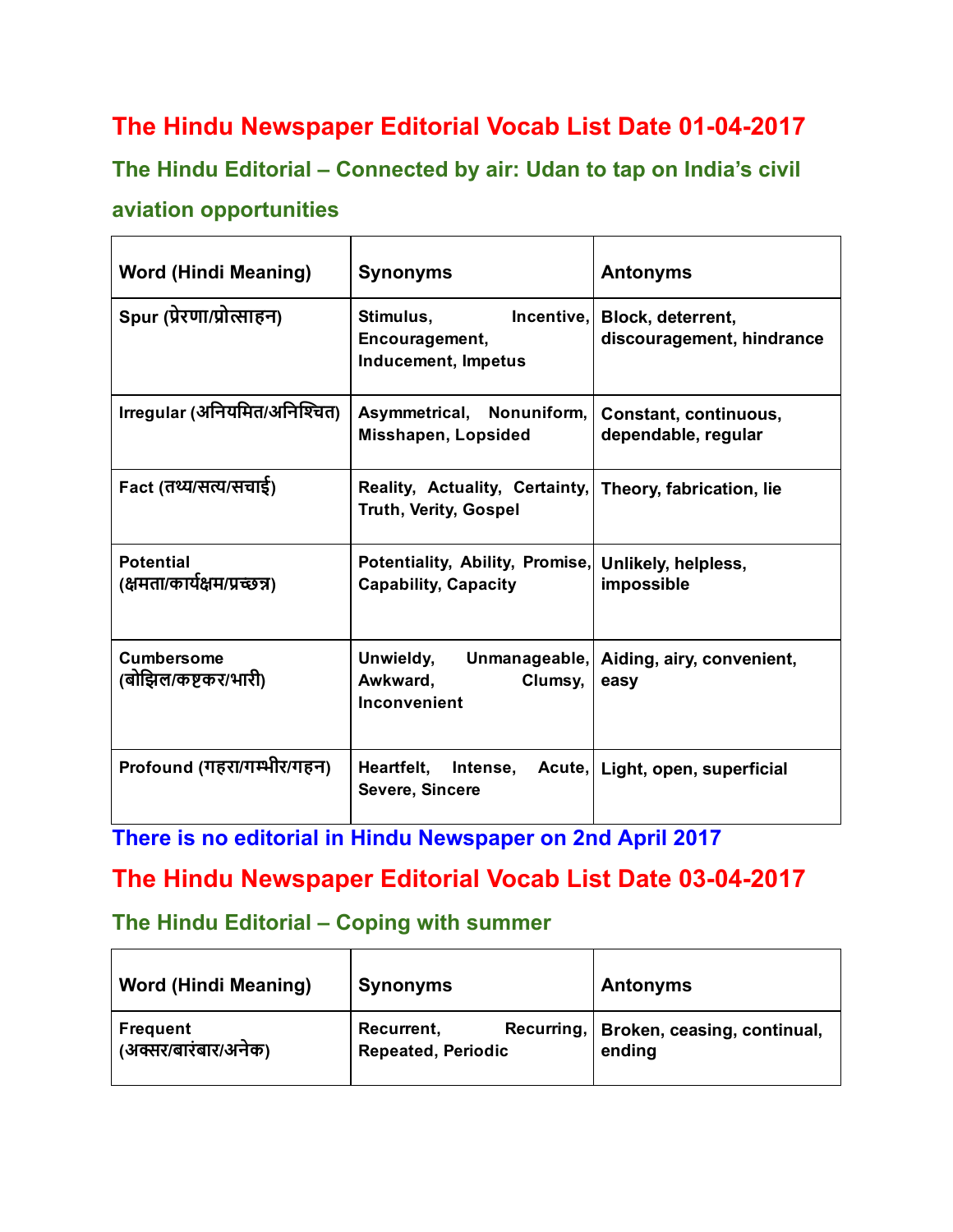| Consensus (आम सहमति/आम<br>राय)            | Agreement,<br>Harmony,<br>Accord,<br>Concurrence,<br><b>Unanimity</b> | Denial, disagreement,<br>dissension            |
|-------------------------------------------|-----------------------------------------------------------------------|------------------------------------------------|
| Evolve (विकसित करना/उत्क्रांत<br>होना)    | Develop, Progress, Advance,<br><b>Mature, Grow</b>                    | Leave, lessen, stop,<br>decrease               |
| <b>Disaster</b><br>(आपदा/विपत्ति/सर्वनाश) | Calamity,<br>Catastrophe,<br><b>Cataclysm, Tragedy</b>                | Achievement, advantage,<br>attainment, benefit |
| Essential (आवश्यक/अनिवार्य)               | Crucial,<br>Vital,<br>Necessary,<br>Indispensable, Important          | Auxiliary, extra, inessential,<br>minor        |

# The Hindu Newspaper Editorial Vocab List Date 04-04-2017

# The Hindu Editorial – Welcome assurance: On the executive sharing

#### judiciary's burden

| <b>Word (Hindi Meaning)</b>                                      | <b>Synonyms</b>                                                              | <b>Antonyms</b>                        |
|------------------------------------------------------------------|------------------------------------------------------------------------------|----------------------------------------|
| (गतिरोध/जटिल<br>Impasse<br>समस्या)                               | Deadlock,<br>Stalemate,<br>Standoff, Standstill,<br>Halt,<br><b>Stoppage</b> | Solution, boon, agreement              |
| Burden (बोझ/भार)                                                 | Load, Weight, Cargo, Freight                                                 | Advantage, aid, assistance,<br>benefit |
| Gesture (संकेत/इशारा)                                            | Motion, Indication Speech<br>Signal,<br><b>Gesticulation, Show</b>           |                                        |
| <b>Observe</b><br>(पालन<br>करना/पर्यवेक्षण करना/देख-भाल<br>करना) | Notice, Perceive, Discern,<br>Detect, Spot, Espy, Descry                     | Disbelieve, forget, ignore,<br>miss    |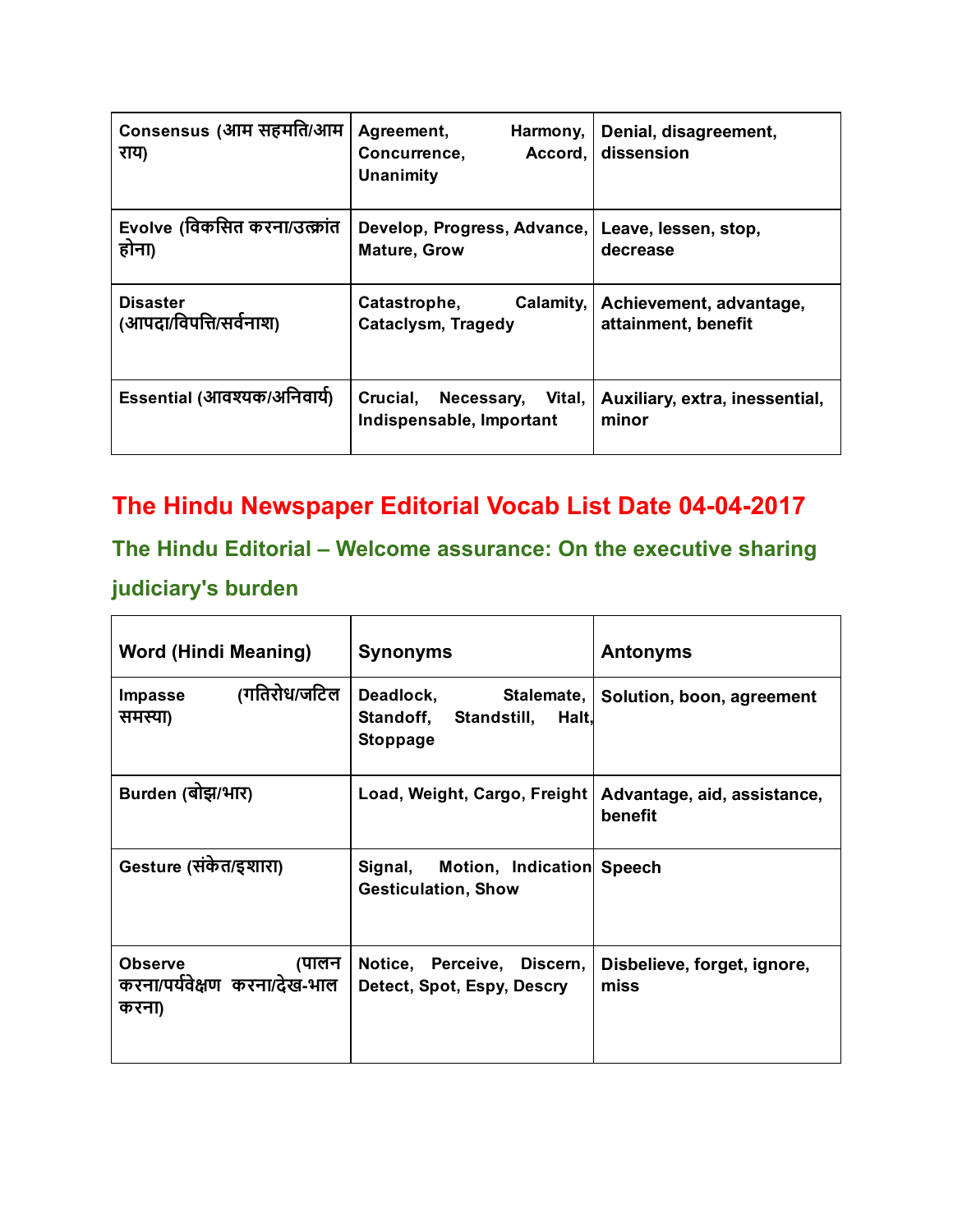| Anguish (पीड़ा/वेदना) | Pain,<br>Agony,<br><b>Torture, Suffering, Distress</b>              | Torment, Delight, happiness, health,<br>joy |
|-----------------------|---------------------------------------------------------------------|---------------------------------------------|
| Expedite (शीघ्र/जल्द) | Speed up, Accelerate, Hurry, Delay, hinder, hurt<br>Hasten, Quicken |                                             |

### The Hindu Newspaper Editorial Vocab List Date 05-04-2017

The Hindu Editorial – Sting in the tale: Kerala minister's exit spurs privacy debate

| <b>Word (Hindi Meaning)</b>                     | <b>Synonyms</b>                                                                    | <b>Antonyms</b>                               |
|-------------------------------------------------|------------------------------------------------------------------------------------|-----------------------------------------------|
| <b>Debate</b><br>(बहस/विचार-विमर्श/तर्क-वितर्क) | <b>Discussion,</b><br>Discourse,<br>Parley, Dialogue, Argument,<br>Counterargument | Agreement, peace, quiet                       |
| Impute (मढ़ना/आरोप लगाना)                       | Ascribe, accredit, accuse,<br>adduce                                               | Absolve, exculpate,<br>exonerate, praise      |
| Process (प्रक्रिया/कार्यविधि)                   | Procedure, Operation,<br>Action, Activity, Exercise,<br>Task                       | Cessation, decline,<br>decrease, idleness     |
| Ethics (आचार विचार)                             | Moral Code, Morals, Values,<br><b>Principles</b>                                   | Corruption, disgrace,<br>dishonesty, dishonor |
| Necessary (ज़रूरी/आवश्यक)                       | Obligatory,<br>Requisite,<br>Mandatory,<br>Compulsory,<br>Imperative               | Additional, extra,<br>inessential             |
| Entrap<br>(फंसाने/फॅसाना/बहकाना)                | Ensnare,<br>Trap,<br>Snare,<br>Entangle, Enmesh, Catch,<br>Capture                 | Exclude, turn off,<br>discourage              |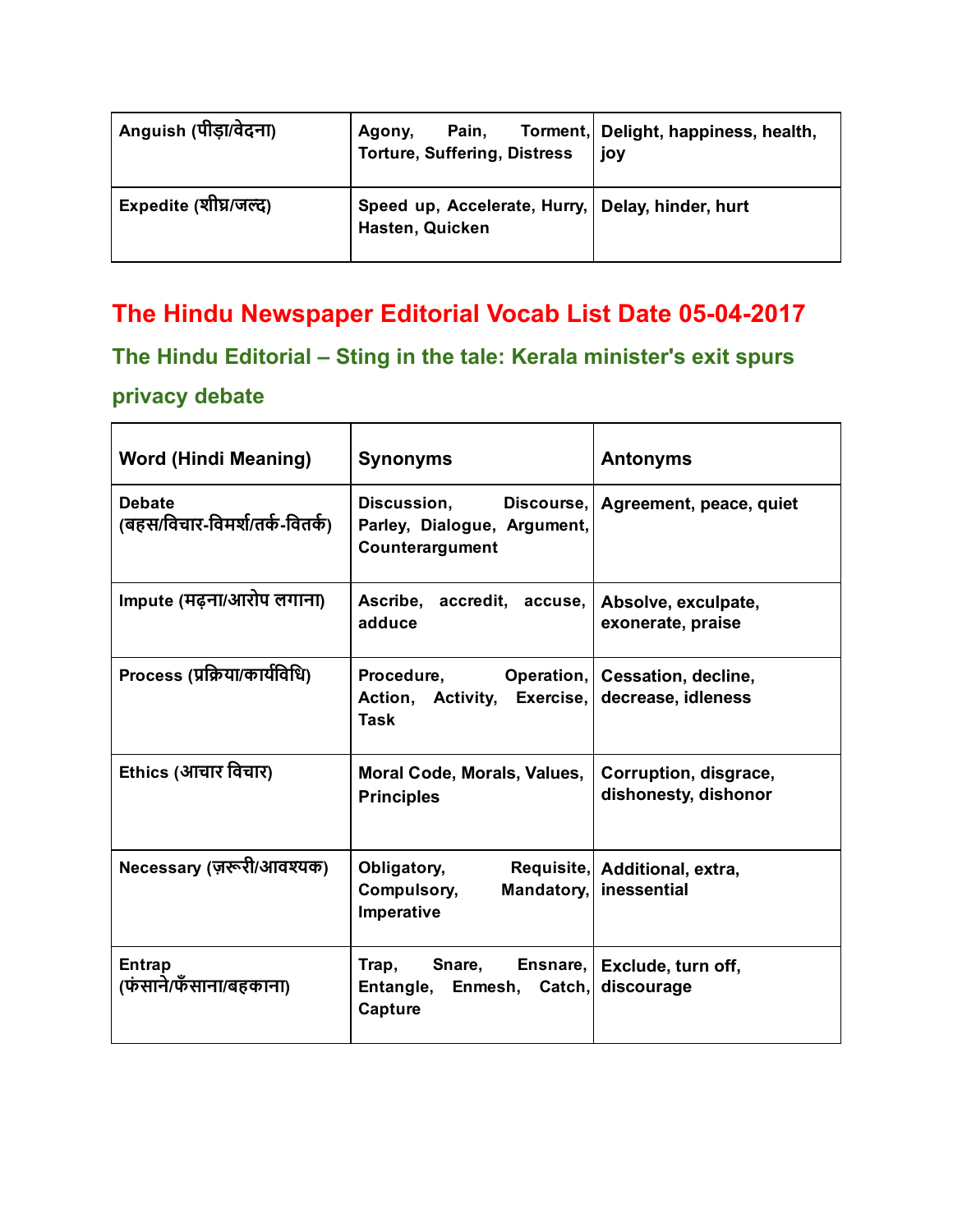## The Hindu Newspaper Editorial Vocab List Date 06-04-2017

| <b>Word (Hindi Meaning)</b>  | <b>Synonyms</b>                                             | <b>Antonyms</b>                  |
|------------------------------|-------------------------------------------------------------|----------------------------------|
| Recover (पुनर्प्राप्त करें)  | Get<br>Recuperate,<br>better,<br><b>Convalesce</b>          | Break, damage, destroy           |
| Incline (इच्छा/झुकाव/मोड़ना) | Slope, Gradient, Ascent, Dip,<br><b>Descent</b>             | Decline, increase                |
| Drastic (भीषण/प्रबलतीव्र)    | Extreme,<br>Serious,<br>Radical,<br>Desperate,<br>Impactful | Nice, calm, collected            |
| Gesture (संकेत/हाव-भाव)      | Signal, Motion,<br>Indication speech<br><b>Show</b>         |                                  |
| Patience (धीरज/धैर्य)        | Composure,<br>diligence,<br>endurance                       | Agitation, arousal,<br>cowardice |

#### The Hindu Editorial – In largesse we trust

#### The Hindu Newspaper Editorial Vocab List Date 07-04-2017

#### The Hindu Editorial – RBI monetary policy: Growth, with caveats

| <b>Word (Hindi Meaning)</b>               | <b>Synonyms</b>                               | <b>Antonyms</b>                            |
|-------------------------------------------|-----------------------------------------------|--------------------------------------------|
| Heed (सावधान रहना)                        | Notice,<br>Attention,<br><b>Consideration</b> | Regard, Disdain, disinterest,<br>disregard |
| <b>Neutral</b><br>(तटस्थ/निष्पक्ष/उदासीन) | Impartial,<br>Equitable<br>.Inoffensive       | Biased, concerned, decided                 |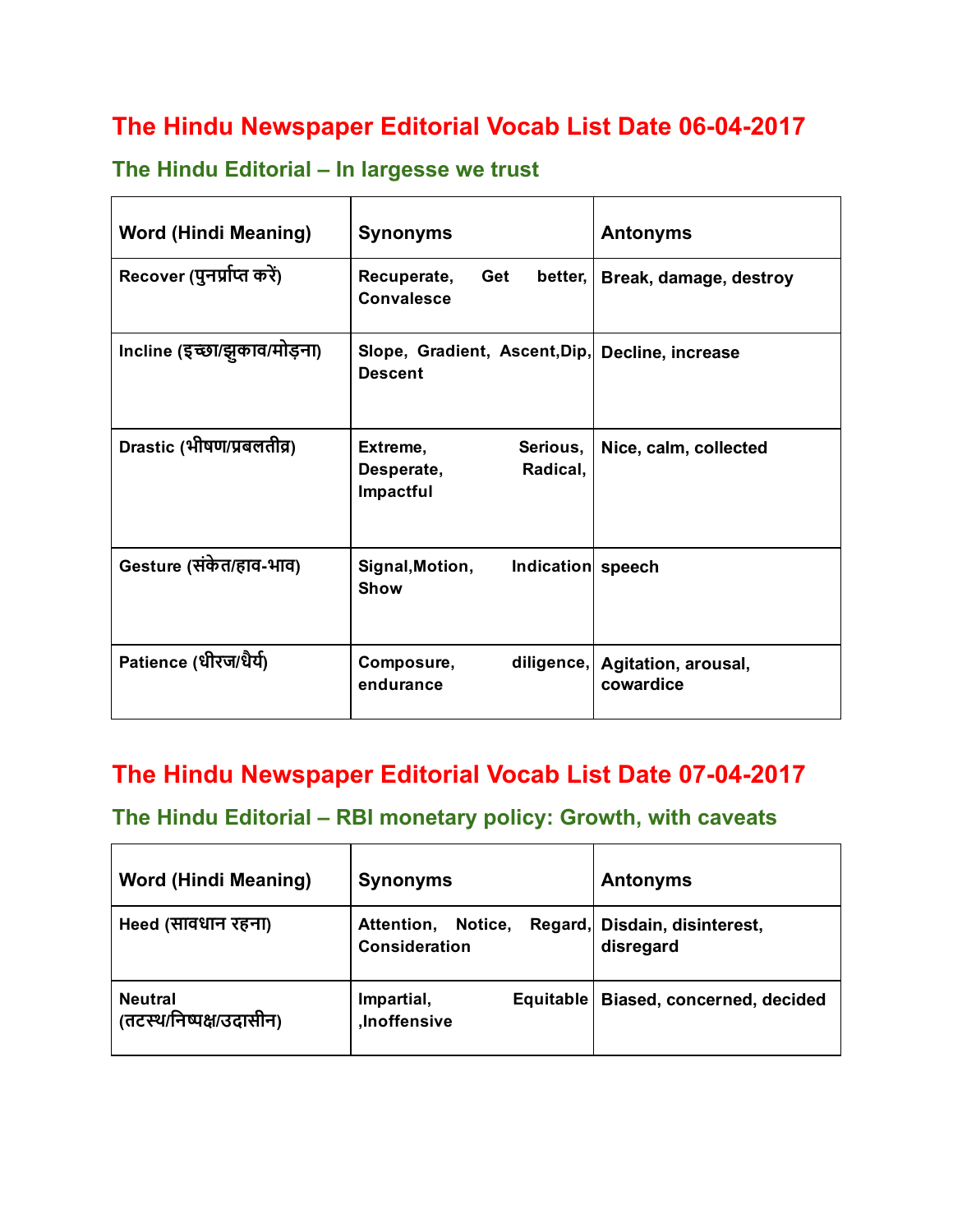| Excess (अधिक/अतिरिक्त)                             | Surplus,<br>Surfeit,<br>Overabundance,<br>Superabundance, Profligacy                      | Insufficiency, lack, need                   |
|----------------------------------------------------|-------------------------------------------------------------------------------------------|---------------------------------------------|
| Impinge (टकराना)                                   | Encroach, infringe, intrude                                                               | leave alone, avoid, dodge                   |
| <b>Optimistic</b><br>(आशावादी/श्रेष्ठतावाद संबंधी) | Hopeful,<br>Positive, Sanguine                                                            | Confident, Dejected, depressed,<br>doubtful |
| Surge (बढ़ोतरी/रेला/उमडना)                         | Gush, Rush, Stream, Flow,<br>Burst, Pour, Cascade, Spill                                  | Decline, decrease                           |
| Inadequate (अपयोप्त)                               | Insufficient, Deficient, Poor, Able, abundant, adequate,<br><b>Scanty, Scarce, Sparse</b> | capable                                     |

# The Hindu Newspaper Editorial Vocab List Date 08-04-2017

#### The Hindu Editorial – Track to efficiency: On creating a Rail

#### Development Authority

| <b>Word (Hindi Meaning)</b>                                                 | <b>Synonyms</b>                                                                         | <b>Antonyms</b>                                     |
|-----------------------------------------------------------------------------|-----------------------------------------------------------------------------------------|-----------------------------------------------------|
| <b>Aspiration</b><br>(आकांक्षा/महत्वाकांक्षा/उच्चाकां<br>क्षा/लालसा/स्पृहा) | Desire, Hope, Dream, Wish,<br>Yearning,<br>Ambition,<br><b>Expectation</b>              | Biased, concerned, decided                          |
| Freight (भाड़ा)                                                             | Carriage,<br>consignment,<br>merchandise, payload                                       | <b>Benefit</b>                                      |
| Resource (संसाधन)                                                           | Expedient,<br>Course, Stratagem                                                         | Impotence, inability,<br>incompetence, lack         |
| Fact (तथ्य/सत्य/यथार्थता)                                                   | Reality, Actuality, Certainty, Theory, fabrication, lie<br><b>Truth, Verity, Gospel</b> |                                                     |
| Intertwine<br>(गुथना/लपेटना/बांधना)                                         | Entwine, Interlace,<br><b>Braid, Plait, Splice</b>                                      | Twist, Untangle, untwist,<br>disconnect, dissociate |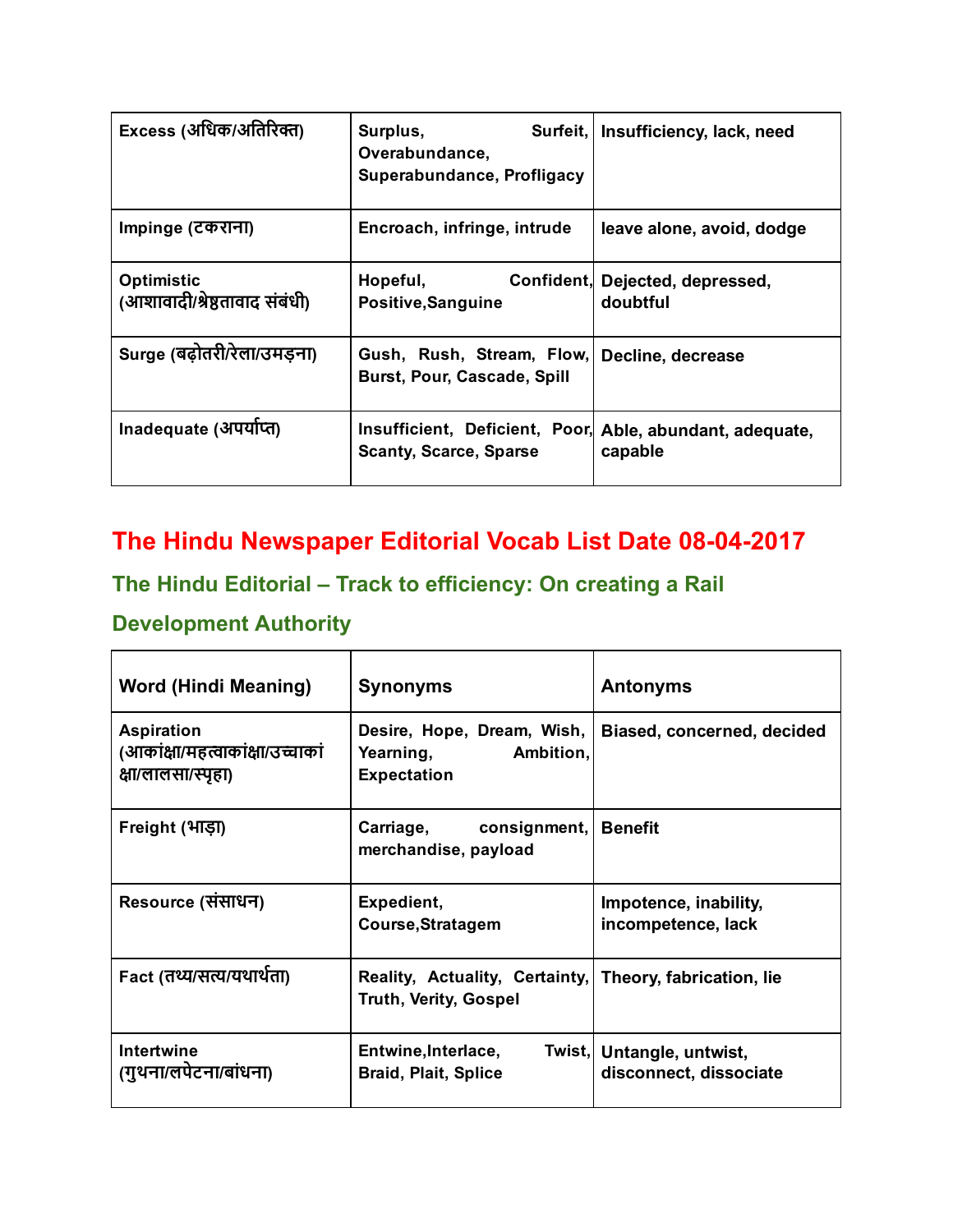| - Obligation (कर्तव्य/काम/कार्य) | Duty, Commitment,<br>Task, Job | Moral,   Asset, disagreement,<br>disbelief, irresponsibility |
|----------------------------------|--------------------------------|--------------------------------------------------------------|
|                                  |                                |                                                              |

#### There is no editorial in Hindu Newspaper on 9th April 2017

#### The Hindu Newspaper Editorial Vocab List Date 10-04-2017

#### The Hindu Editorial – US missile attack on Syria: A reckless

#### intervention

| <b>Word (Hindi Meaning)</b>         | <b>Synonyms</b>                                                          | <b>Antonyms</b>                     |
|-------------------------------------|--------------------------------------------------------------------------|-------------------------------------|
| Resisted(विरोधकरना)                 | protest, refuse, reject, Accept, aid, allow, assist<br>persist           |                                     |
| Confrontation(आमना-सामना/<br>विरोध) | opposition, encounter Agreement, calm, peace<br>face-off, dispute        |                                     |
| Backing(समर्थन/संगत)                | backup, support, Blockage, hindrance, hurt,<br>encouragement, assistance | injury                              |
| Escalating(ब्दाना/तना हुआ)          | acute, rapid, sharp, intense Decline, decrease, diminish                 |                                     |
| Mitigate(गम्भीरता कम करना)          | detract, reduce, diminish, Aggravate, agitate, extend<br>curtail         |                                     |
| Consensus(आम सहमति)                 | accord, combination<br>concord, harmony                                  | Denial, disagreement,<br>dissension |

# The Hindu Newspaper Editorial Vocab List Date 11-04-2017

#### The Hindu Editorial – Sheikh Hasina India visit: Transformative visit

| <b>Word (Hindi Meaning)</b> | <b>Synonyms</b>                                  | <b>Antonyms</b>                   |
|-----------------------------|--------------------------------------------------|-----------------------------------|
| Assure (भरोसा दिलाना)       | Convince, Persuade,<br>Guarantee, Affirm, Pledge | dissuade, distress,<br>discourage |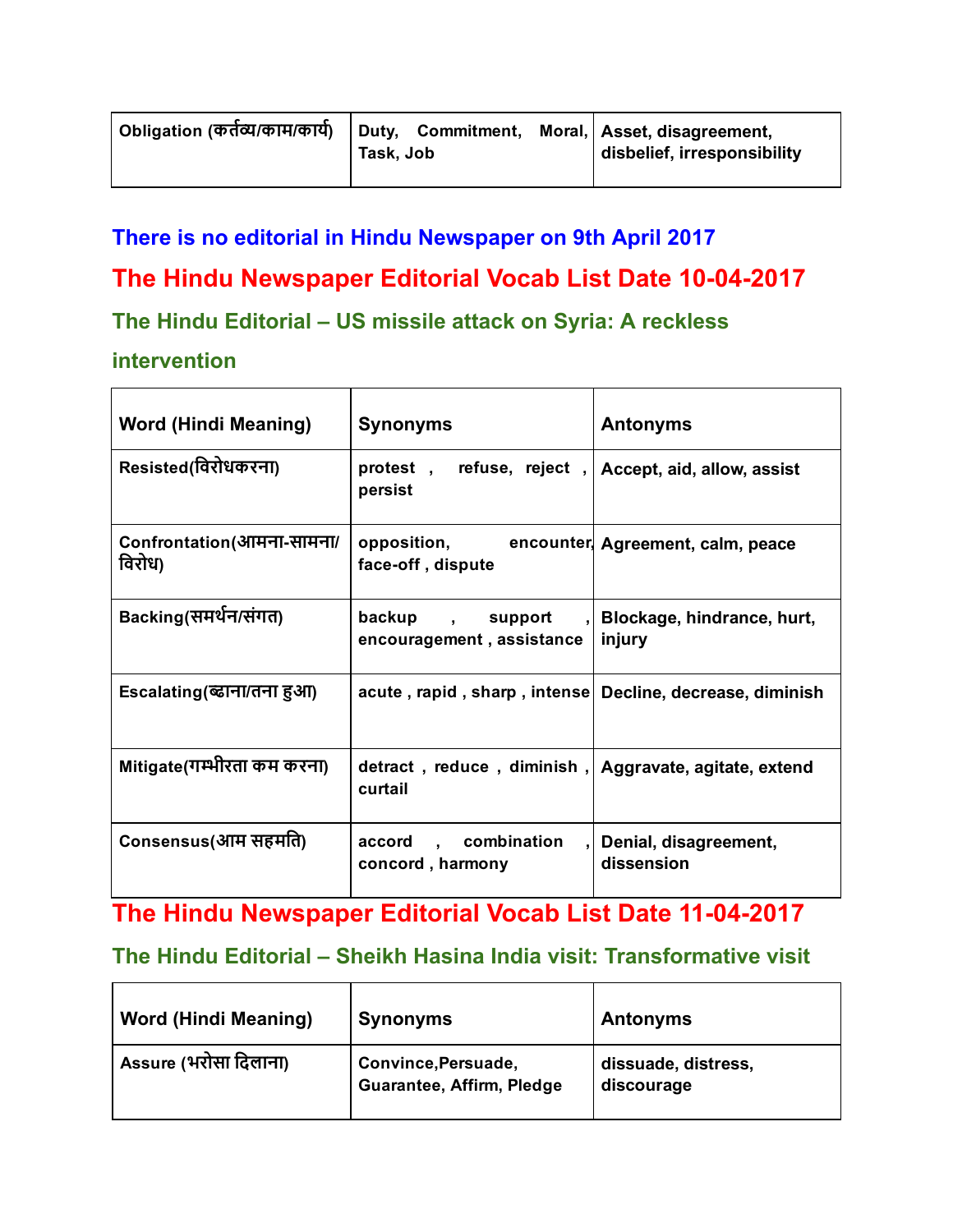| <b>Dispute</b><br>(विवाद/विचार-विमर्श/झगड़ा)                            | Debate,<br>Discuss, Quarrel,<br>Argue, Disagree, Clash, Fall<br>out | concurrence, quiet, accord                        |
|-------------------------------------------------------------------------|---------------------------------------------------------------------|---------------------------------------------------|
| <b>Swap</b><br>(विनिमय/बदला/अदला-बदली)                                  | Exchange,<br>Interchange,<br><b>Trade, Bandy, Reciprocate</b>       | keep, maintain                                    |
| करे।<br>(समर्थन<br><b>Endorse</b><br>अनुलेखित<br>करना/अनुमोदान<br>करना) | Countersign,<br>Authenticate                                        | Sign, disapprove, refuse, veto,<br>deny           |
| <b>Influence</b><br>(प्रभाव/शक्ति/प्रतिष्ठा/बोलबाला)                    | Effect, Impact, Control, Sway,<br><b>Authority, Mastery</b>         | weakness, insignificance,<br>commencement, source |

# The Hindu Newspaper Editorial Vocab List Date 12-04-2017

# The Hindu Editorial – Kulbushan Jadhav death sentence: Risky,

#### ill-considered

| Word (Hindi Meaning)                                     | <b>Synonyms</b>                                                         | <b>Antonyms</b>                          |
|----------------------------------------------------------|-------------------------------------------------------------------------|------------------------------------------|
| (बढ़ाना/ख़राब<br>Escalate<br>करना/तीव्र करना)            | Rocket, Shoot<br>Soar,<br>up,<br>Mount, Spiral                          | decrease, lessen, slow,<br>slump         |
| Sudden (अंचानक/आर्कास्मिक)                               | Unforeseen,<br>Unexpected,<br><b>Unanticipated</b>                      | leisurely, gradual, delayed              |
| <b>Conference</b><br>(सम्मेलन/मन्त्रणा/सभा)              | Discussion, Consultation, silence, quiet<br><b>Debate, Conversation</b> |                                          |
| Admissible (स्वीकार्य)                                   | Allowable, Permissible,<br><b>Permitted, Acceptable</b>                 | inappropriate, irrelevant,<br>unsuitable |
| करें/पीछा<br>(पीछा<br><b>Pursue</b><br>करना/लक्ष्य रखना) | Follow, Run after, Chase,<br>Hunt, Stalk, Track, Trail                  | Ignore, aid, assist, retreat             |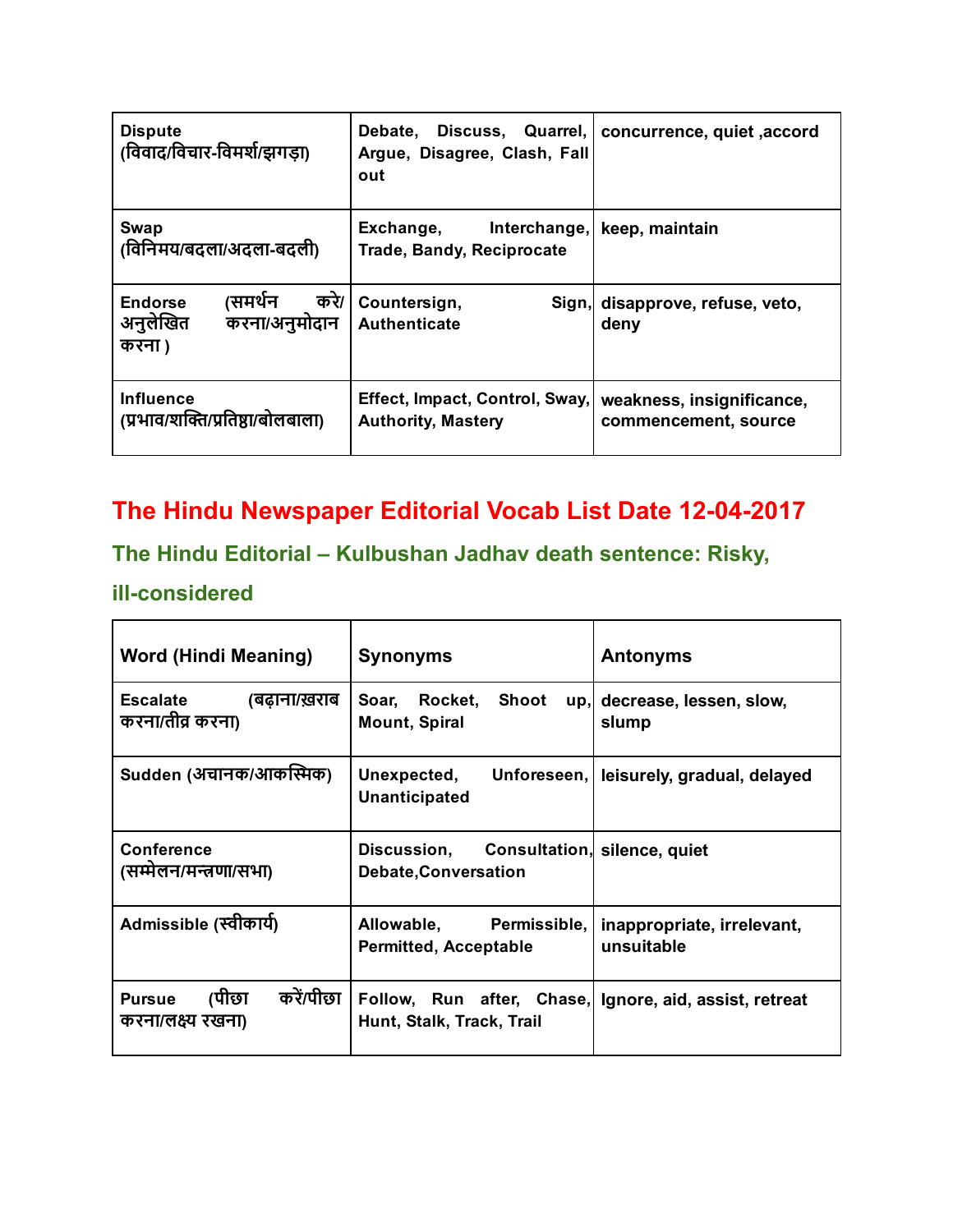| <b>Consequence</b><br>ˈ <sub>(</sub> परिणाम/नतीजा) | Result, Upshot, Outcome, source, commencement<br>Repercussion, Ramification, inception, insignificance<br>Corollary |  |
|----------------------------------------------------|---------------------------------------------------------------------------------------------------------------------|--|
|                                                    |                                                                                                                     |  |

# The Hindu Newspaper Editorial Vocab List Date 13-04-2017

#### The Hindu Editorial – Motor Vehicles (Amendment) Bill: In a safer lane

| <b>Word (Hindi Meaning)</b>                                      | <b>Synonyms</b>                                                      | <b>Antonyms</b>                            |
|------------------------------------------------------------------|----------------------------------------------------------------------|--------------------------------------------|
| Reform (सुधार/दोषनिवृत्ति)                                       | Improvement, Amelioration,<br><b>Refinement, Alteration</b>          | damage, destroy, ruin                      |
| (कमी<br>Compensate<br>पूर्ति/क्षतिपूर्ति<br>करना/मुआवजा<br>देना) | Recompense, Repay, Pay<br>back, Reimburse, Recoup,<br><b>Requite</b> | penalize, deprive, fine                    |
| <b>Dire</b><br>(भयानक/ख़ौफ़नाक/उग्र/क्रूर/रौद्र)                 | Terrible, Dreadful, Appalling,<br><b>Frightful, Awful, Atrocious</b> | unimportant, trivial,<br>fortunate         |
| Steady (स्थिर/संतुलित/दृढ़)                                      | Stable, Firm, Fixed, Secure,<br>Immovable, Unshakable                | inconstant, unstable,<br>unsteady, varying |
| Stifle (दबाना/दम घुटना)                                          | Suffocate, <b>Suffocate</b><br>Choke,<br>Asphyxiate, Smother         | release, aid, assist, create               |
| Intuitive (सहज ज्ञान युक्त)                                      | Instinctive, Innate, Inherent, taught, calculated,<br>congenital     | meditated                                  |

# The Hindu Newspaper Editorial Vocab List Date 14-04-2017

#### The Hindu Editorial – Hike of fuel prices: On a glide path?

| <b>Word (Hindi Meaning)</b> | <b>Synonyms</b>          | <b>Antonyms</b>                               |
|-----------------------------|--------------------------|-----------------------------------------------|
| <b>Hesitation</b>           | Hesitancy,               | Uncertainty,   Belief, certainty, confidence, |
| (झिझक/संकोच/संदेह)          | <b>Unsureness, Doubt</b> | faith                                         |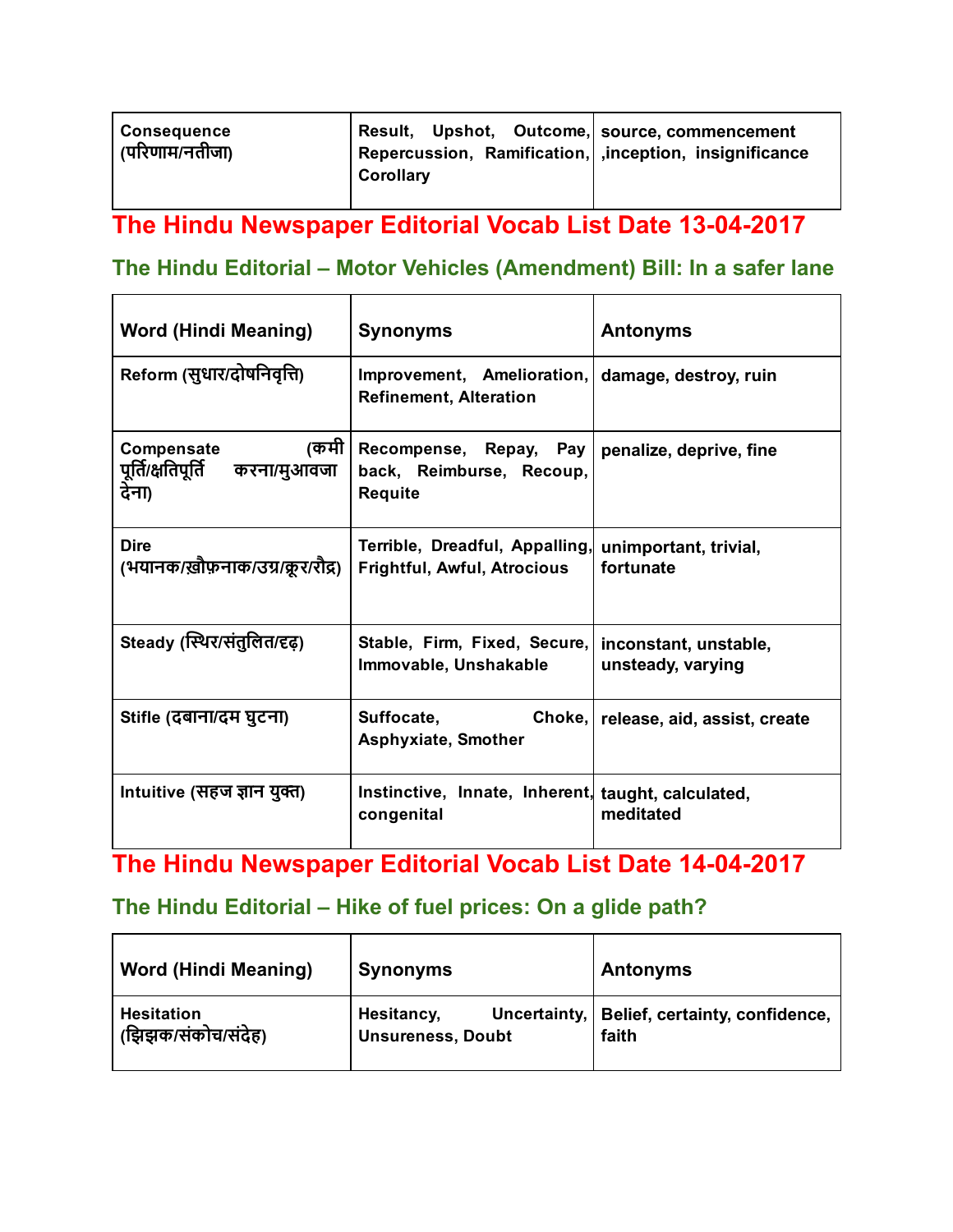| Spike (कील/नोक/खूँटी/नोकदार<br>छड़)              | Prong, Barb, Point, Skewer,<br>Stake, Spit, Tine, Pin                    | Detach, loosen, release            |
|--------------------------------------------------|--------------------------------------------------------------------------|------------------------------------|
| (आंकना/निर्धारित<br><b>Assess</b><br>करना)       | Evaluate, Judge, Gauge, Aid, assist, help<br>Rate, Estimate, Appraise    |                                    |
| <b>Eminent</b><br>(प्रतिष्ठित/विख्यात/प्रसिद्ध)  | illustrious, Renowned,<br><b>Esteemed, Preeminent</b>                    | Common, inconspicuous,<br>inferior |
| Integrate<br>(एकीकृत/संघटित/समाकलित/संपू<br>र्ण) | Combine,<br>Amalgamate,<br>Merge,<br>Unite,<br>Blend,<br><b>Coalesce</b> | Disarrange, disconnect,<br>disjoin |
| Ascent (चढ़ाई/उदय)                               | <b>Climb, Scaling, Conquest</b>                                          | Decline, descent, lowering         |
| (छोड<br>देना/त्याग।<br>Abandon<br>करना)          | Renounce, Relinquish, Forgo Restraint, self-restraint<br>Disown, Disavow |                                    |

# The Hindu Newspaper Editorial Vocab List Date 15-04-2017

### The Hindu Editorial – Tensions in Korean peninsula: Cool minds

| <b>Word (Hindi Meaning)</b>                              | <b>Synonyms</b>                                                               | <b>Antonyms</b>                       |
|----------------------------------------------------------|-------------------------------------------------------------------------------|---------------------------------------|
| <b>Rhetoric</b><br>(बयानबाजी/शब्दाडंबरपूर्ण/भाषण<br>कला) | <b>Oratory, Eloquence</b>                                                     | <b>Quiet, conciseness</b>             |
| <b>Caution</b><br>(सावधान/सतर्कता/सचेत करना)             | Care, Heed, Attention                                                         | Carelessness, disregard,<br>ignorance |
| Concern (चिंता/चिंतित होना)                              | Anxiety,<br>Disquiet,<br>Worry,<br>Apprehensiveness, Unease,<br>Consternation | Entertainment, fun, pastime           |
| Expose (प्रकट करना/प्रकाश में<br>लाना/खोलना)             | Reveal, Uncover, Disclosure                                                   | Conceal, cover, hide                  |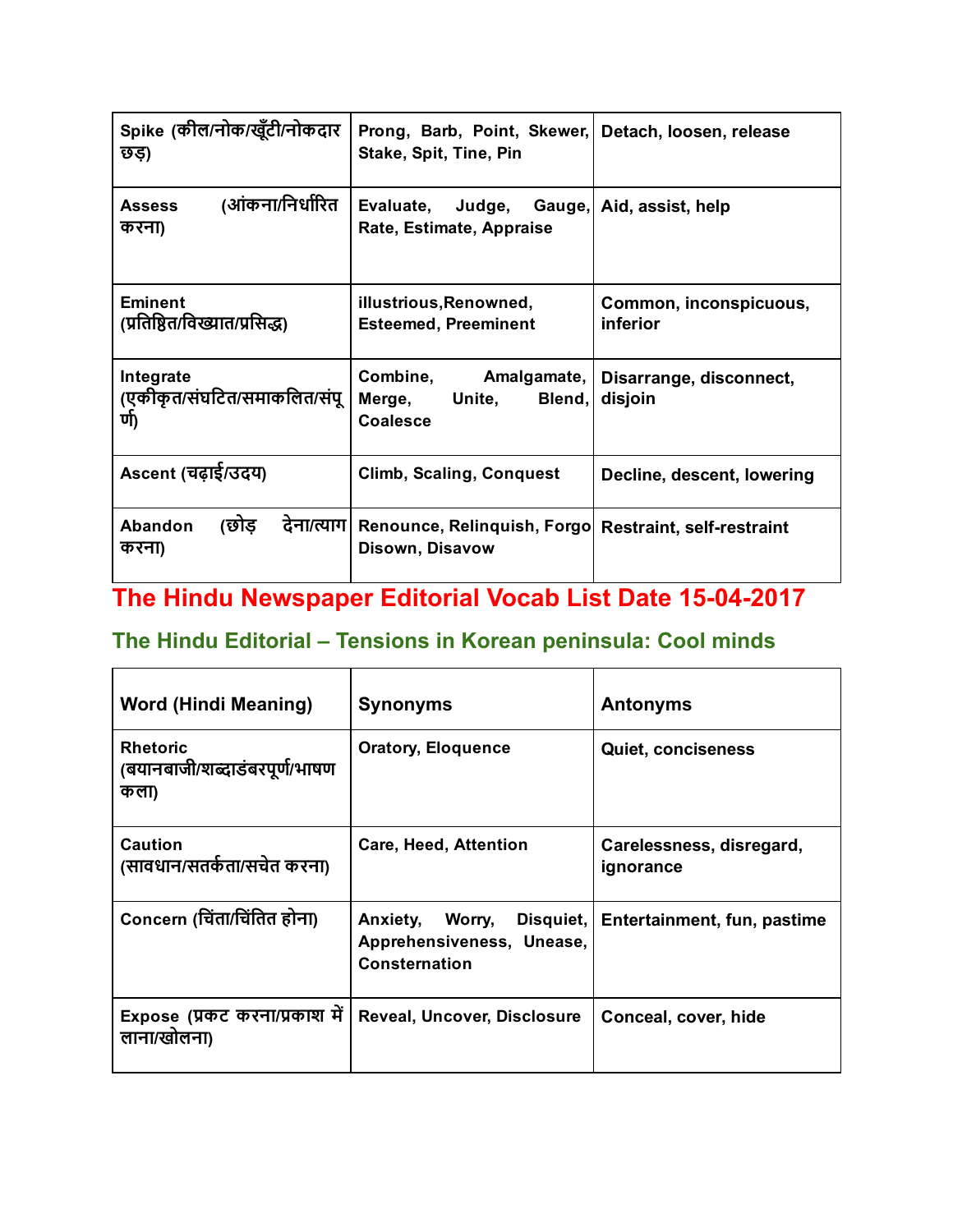| Echo (गूंज / प्रतिध्वनि / गूंजना<br>/दोहराया जाना) | Reverberation,<br>Repeat                                                                           | Reflection, Difference, opposite,<br>reverse |
|----------------------------------------------------|----------------------------------------------------------------------------------------------------|----------------------------------------------|
| Conflict (संघर्ष/झगड़ा/टकराव)                      | Dispute, Quarrel, Squabble, Peace, truce, agreement<br>Disagreement, Dissension,<br>Clash, Discord |                                              |
| Volatile (अस्थिर/परिवर्तनशील)                      | vaporous,<br><b>Explosive, Unstable, Labile</b>                                                    | Certain, constant, definite                  |

There is no editorial in Hindu Newspaper on 16th April 2017

# The Hindu Newspaper Editorial Vocab List Date 17-04-2017

#### The Hindu Editorial – Justice Karnan's outrageous defiance

| <b>Word (Hindi Meaning)</b>                           | <b>Synonyms</b>                                                   | <b>Antonyms</b>                           |
|-------------------------------------------------------|-------------------------------------------------------------------|-------------------------------------------|
| <b>Disrepute</b><br>(बदनामी/निन्दा/कलंक)              | Disgrace, Shame, Dishonor,<br>Infamy, Notoriety                   | Approval, blank, cleanliness              |
| Intolerable (असहनीय/न सहने <br>योग्य)                 | Unbearable,<br>Unsupportable,<br>Insupportable                    | Insufferable, Good, tolerable, acceptable |
| <b>Affront</b><br>(अपमान/प्रत्यक्ष<br>अपमान/तिरस्कार) | Insult,<br>Offense,<br>Slight, Snub                               | Indignity Respect, aid, flattery          |
| Apex (सर्वोच्च/चोटी/शीर्षबिंदु)                       | Peak, Summit, Pinnacle, Top, Base, bottom, nadir<br><b>Vertex</b> |                                           |
| Foster<br>(पालक/लालन-पालन<br>करना/प्रोत्साहन देना)    | Promote,<br>Encourage,<br><b>Stimulate</b>                        | Block, cease, dampen                      |
| Allegations (आरोप/इलज़ाम)                             | claim, Assertion,<br>Charge,<br><b>Accusation</b>                 | <b>Exculpation, denial</b>                |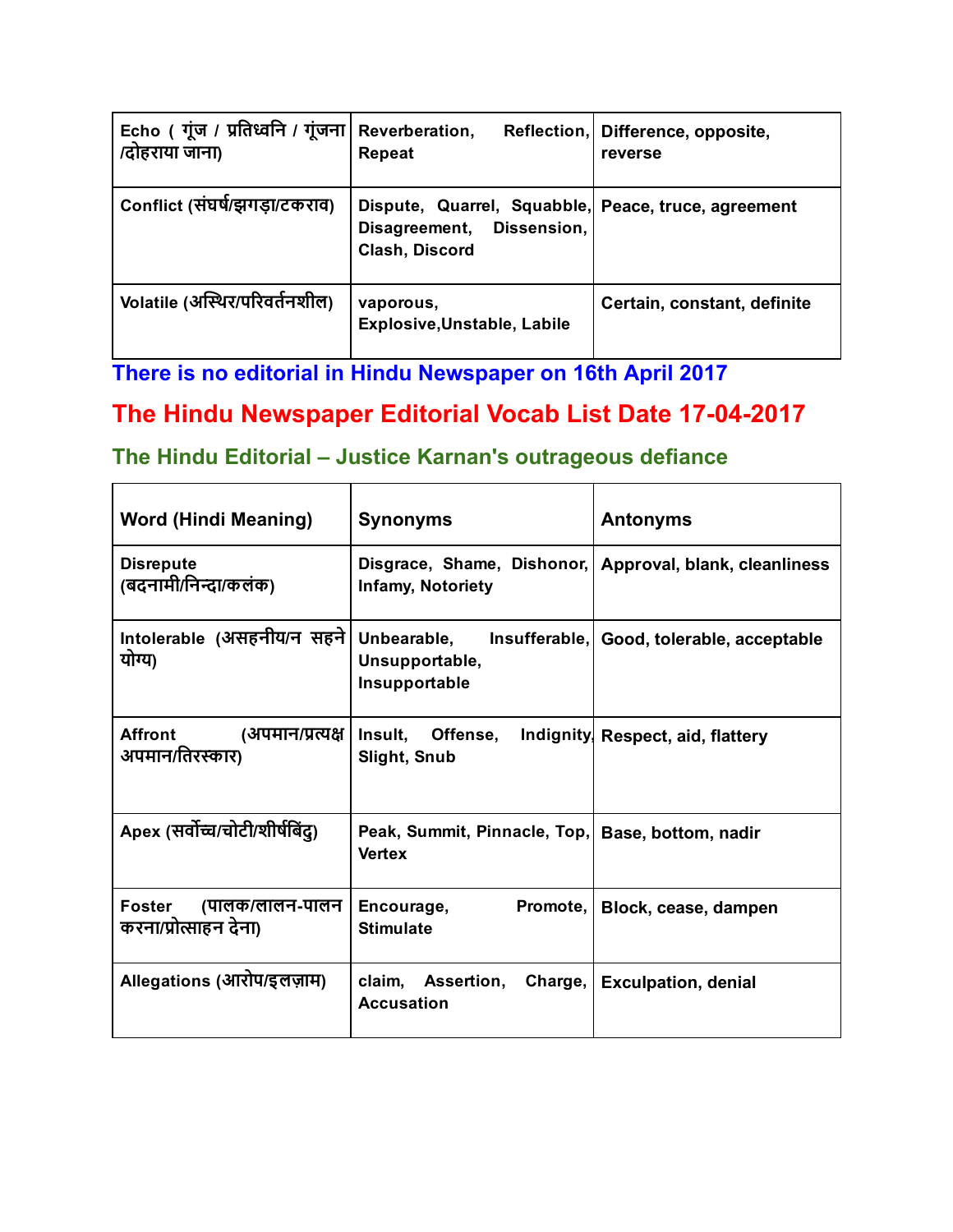| <b>Recalcitrant</b><br>  (अक्खड/हठी/आज्ञा<br>। माननेवाला) | Uncooperative, Intractable, Agreeable, compliant,<br>국   Obstreperous, Truculent | manageable |
|-----------------------------------------------------------|----------------------------------------------------------------------------------|------------|
|-----------------------------------------------------------|----------------------------------------------------------------------------------|------------|

# The Hindu Newspaper Editorial Vocab List Date 18-04-2017

# The Hindu Editorial – HIV/AIDS Bill: Legally enabling

| <b>Word (Hindi Meaning)</b>                                         | <b>Synonyms</b>                                                 | <b>Antonyms</b>                      |
|---------------------------------------------------------------------|-----------------------------------------------------------------|--------------------------------------|
| (इनकार)<br>Deny<br>करना/नकारना/अस्वीकार करना)                       | Contradict,<br><b>Repudiate</b>                                 | Controvert, Accept, allow, approve   |
| (सशक्त/अधिकार<br><b>Empowers</b><br>देना/समर्थ बनाना)               | Authorize,<br>Entitle,<br><b>Allow</b>                          | Permit, Deny, disallow, disapprove   |
| Variety<br>(विविधता/प्रकार/बहुरूपता)                                | Diversity,<br>Variation,<br>Diversification,<br>Heterogeneity   | Similarity, agreement,<br>uniformity |
| दिया<br>(आज्ञापत्र<br><b>Mandate</b><br>जाया/अधिकार-पत्र दिया जाया) | Instruct,<br>Order,<br>Direct,<br><b>Command</b>                | Breach, break, denial                |
| Scrutinize (जाँचना/देखना)                                           | Examine,<br>Inspect,<br><b>Investigate, Probe</b>               | Forget, ignore, neglect              |
| Confine (सिमित/परिरुद्ध)                                            | Cramped,<br>Constricted,<br><b>Restricted, Limited, Compact</b> | Free, let go, liberate               |
| (महामारी/व्यापक<br>Epidemic<br>रोग/जन-मरक)                          | Rife, Extensive, Pervasive                                      | limited                              |

# The Hindu Newspaper Editorial Vocab List Date 19042017

#### The Hindu Editorial – HIV/AIDS Bill: Legally enabling

| <b>Word (Hindi Meaning)</b> | Synonyms | <b>Antonyms</b> |
|-----------------------------|----------|-----------------|
|-----------------------------|----------|-----------------|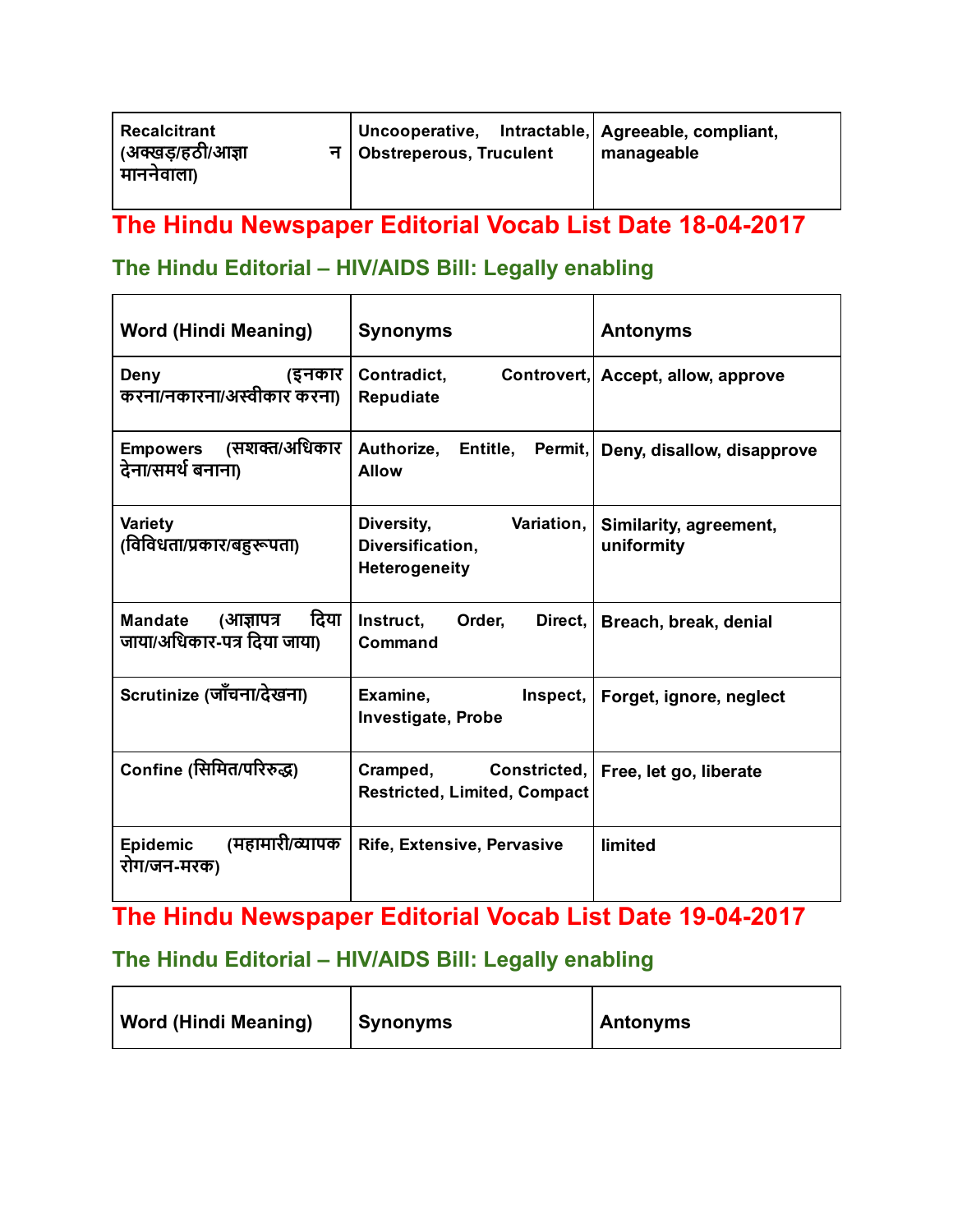| <b>Largesse</b><br>(बहुमत/उदारता/दानशीलता)             | fundstar,<br>endowment                                                                               | philanthropy, hindrance, hurt, injury     |
|--------------------------------------------------------|------------------------------------------------------------------------------------------------------|-------------------------------------------|
| <b>Perverse</b><br>(विकृत/विकारग्रस्त/अनुचित/खो<br>ਟਾ) | Awkward, Contrary, Difficult,<br>Unreasonable,<br>Uncooperative,<br>Unhelpful,<br><b>Obstructive</b> | compliant, willing,<br>agreeable          |
| <b>Tailspin</b><br>(चक्कर/घुमाव/अप्रचलित चक्कर)        | Nosedive, Dive, Plummet,<br><b>Plunge</b>                                                            | evenness, increase,<br>ascension          |
| <b>Deficit</b><br>(घाटा/नुकसान/कमी/अभाव)               | Shortfall,<br>Deficiency,<br><b>Shortage, Debt, Arrears</b>                                          | advantage, perfection,<br>satisfaction    |
| Crisis (संकट/संकटकाल)                                  | Emergency,<br>Disaster,<br>Catastrophe,<br>Calamity,<br><b>Predicament, Plight</b>                   | Miracle, happiness,<br>success, advantage |
| Cumulative (संचयी/संचित)                               | <b>Accumulative,</b><br>Mounting,<br><b>Collective, Aggregate</b>                                    | decreasing, subtracting                   |
| Worsen (खराब/बदतर करना)                                | Aggravate, Exacerbate                                                                                | comfort, increase, improve                |

# The Hindu Newspaper Editorial Vocab List Date 20-04-2017

#### The Hindu Editorial – IMD forecast: Clouds of prosperity

| <b>Word (Hindi Meaning)</b>                                                         | <b>Synonyms</b>                                        | <b>Antonyms</b>                  |
|-------------------------------------------------------------------------------------|--------------------------------------------------------|----------------------------------|
| Galvanize (ज्वलनशीलता/प्रेरित<br>करना/उत्तेजित<br>करना/बिजली<br>द्वारा धातु चढ़ाना) | Jolt, Shock, Startle, Impel,<br>Stir, Spur, Prod, Urge | Bore, calm, comfort,<br>compose  |
| ،वर्धित/बढ़ा<br><b>Enhance</b><br>हुआ/ज़्यादा किया हुआ)                             | diminish,<br>Decrease,<br>discourage, hurt             | compliant, willing,<br>agreeable |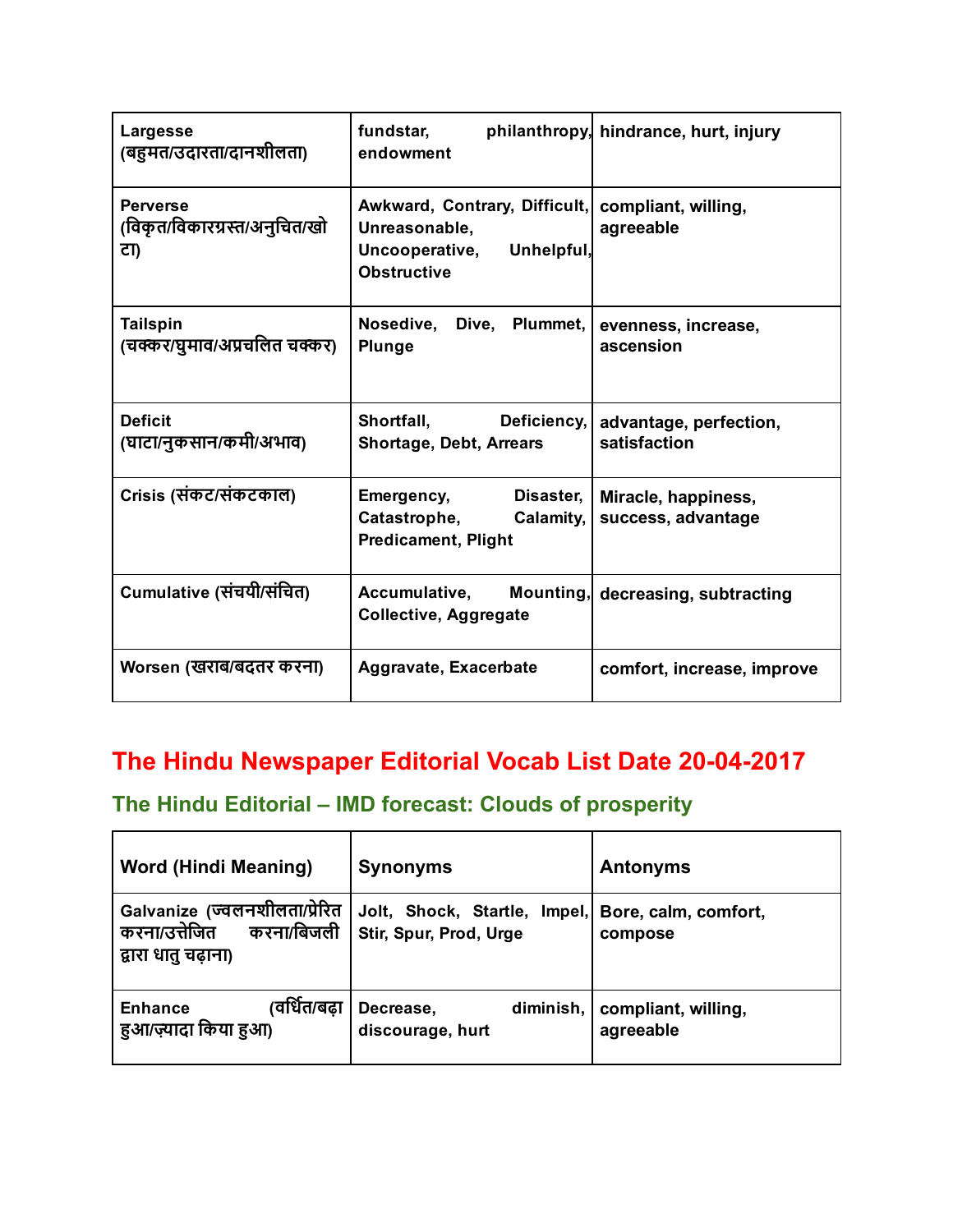| Reservoir<br>(संग्रह/जलाशय/तालाब/कुण्ड)           | Pool, Pond, Water tower                                                                    | Lack, zilch                      |
|---------------------------------------------------|--------------------------------------------------------------------------------------------|----------------------------------|
| (टकराव/संघर्ष<br><b>Conflicts</b><br>करना/संघर्ष) | Dispute, Quarrel, Squabble, Peace, truce, agreement,<br>Disagreement, Dissension,<br>Clash | calm                             |
| Surplus (अधिशेष/अतिरिक्त)                         | <b>Excess, Surfeit, oversupply</b>                                                         | Essential, lacking,<br>necessary |
| Drip (टपक/बूँद/टपकाना)                            | Drop, Dribble, Spot, Trickle, Collect, pour<br><b>Splash</b>                               |                                  |

## The Hindu Newspaper Editorial Vocab List Date 21-04-2017

#### The Hindu Editorial – Babri Masjid demolition trials: Ayodhya again

 $\overline{\phantom{a}}$ 

 $\blacksquare$ 

| <b>Word (Hindi Meaning)</b>              | <b>Synonyms</b>                                                       | <b>Antonyms</b>                                          |
|------------------------------------------|-----------------------------------------------------------------------|----------------------------------------------------------|
| Cure (इलाज./उपचार करना)                  | Remedy,<br>Medication,<br>Antidote,<br>Antiserum,<br><b>Treatment</b> | Injury, blockage, hindrance,<br>hurt                     |
| Defect (दोष/त्रुटि/अवगुण)                | Fault, Flaw,<br><b>Deficiency, Weakness</b>                           | Imperfection, Abundance, accuracy,<br>advantage, benefit |
| <b>Relevant</b><br>(प्रासंगिक/संगत/उचित) | Pertinent,<br><b>Apposite</b>                                         | Applicable, Improper, inapplicable,<br>inappropriate     |
| <b>Regrettable</b><br>(अफसोस/खेदजनक)     | Unfortunate, Woeful                                                   | Cheerful, comforting,<br>fortunate                       |
| Conspiracy<br>(साजिश/षड्यंत्र/मंत्रणा)   | Plot, Plan, Machination, Ploy,<br><b>Trick, Ruse, Subterfuge</b>      | Faithfulness, honesty,<br>ignorance                      |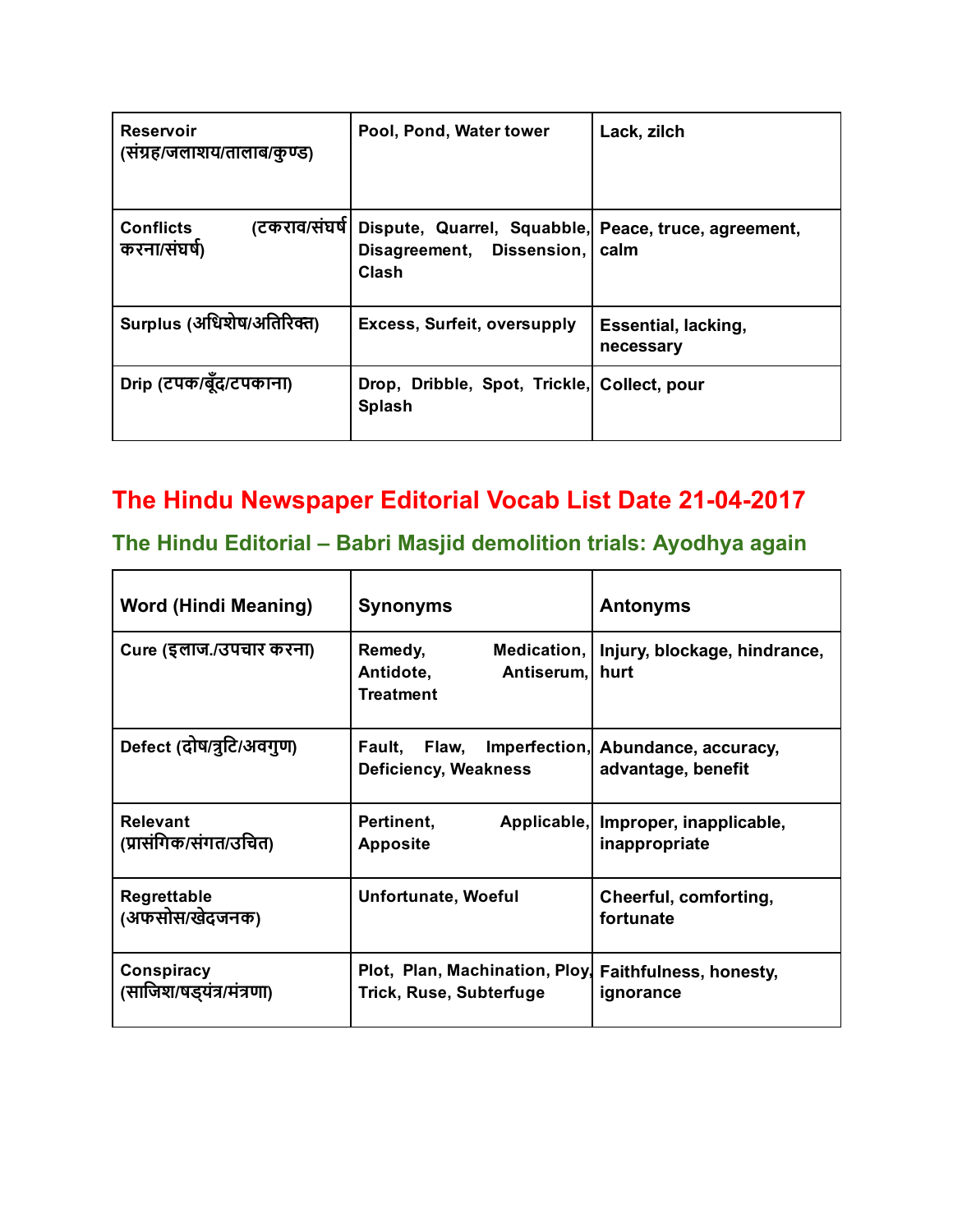| Embarrassment<br>(शर्मिंदगी/परेशानी/हैरानी/उलजा<br>ਰ' | Mortification,<br><b>Shame</b> |  | Humiliation, Calm, order, organization |
|-------------------------------------------------------|--------------------------------|--|----------------------------------------|
|-------------------------------------------------------|--------------------------------|--|----------------------------------------|

# The Hindu Newspaper Editorial Vocab List Date 22-04-2017

#### The Hindu Editorial – French elections: At the crossroads

| <b>Word (Hindi Meaning)</b>                      | <b>Synonyms</b>                                                    | <b>Antonyms</b>                                |
|--------------------------------------------------|--------------------------------------------------------------------|------------------------------------------------|
| Profound (गहन/गम्भीर/गहरा)                       | Keen,<br>Intense,<br>Great,<br><b>Extreme, Acute, Severe</b>       | Light, open, superficial                       |
| <b>Conservative</b><br>(अपरिवर्तनवादी/रूढ़िवादी) | Traditionalist,<br>Conventional,<br>Orthodox.<br>Old-fashioned     | Traditional Changeable, inconstant,<br>unfixed |
| Reforms (सुधार/दोषनिवृत्ति)                      | Improvement, Amelioration,<br>Alteration,<br>Refinement,<br>Change | Break, damage, destroy                         |
| (समेकन <br>Consolidate<br>करना/संघटित करना)      | Combine, Unite, Merge,<br>Integrate, Amalgamate                    | Decrease, discourage,<br>disperse, dissuade    |
| Allegation (आरोप)                                | Claim, Assertion, Charge,<br><b>Accusation, Declaration</b>        | <b>Exculpation, denial</b>                     |
| Chunk (हिस्सा/टुकड़ा/खंड)                        | Lump, Hunk, Wedge, Block, Whole<br>Slab, Nugget, Brick, Cube       |                                                |

#### There is no editorial in Hindu Newspaper on 23rd April 2017

 $\blacksquare$ 

#### The Hindu Newspaper Editorial Vocab List Date 24-04-2017

The Hindu Editorial – Tale of two sections: On vexatious criminal

| <b>Word (Hindi Meaning)</b> | <b>Synonyms</b> | Antonyms |
|-----------------------------|-----------------|----------|
|-----------------------------|-----------------|----------|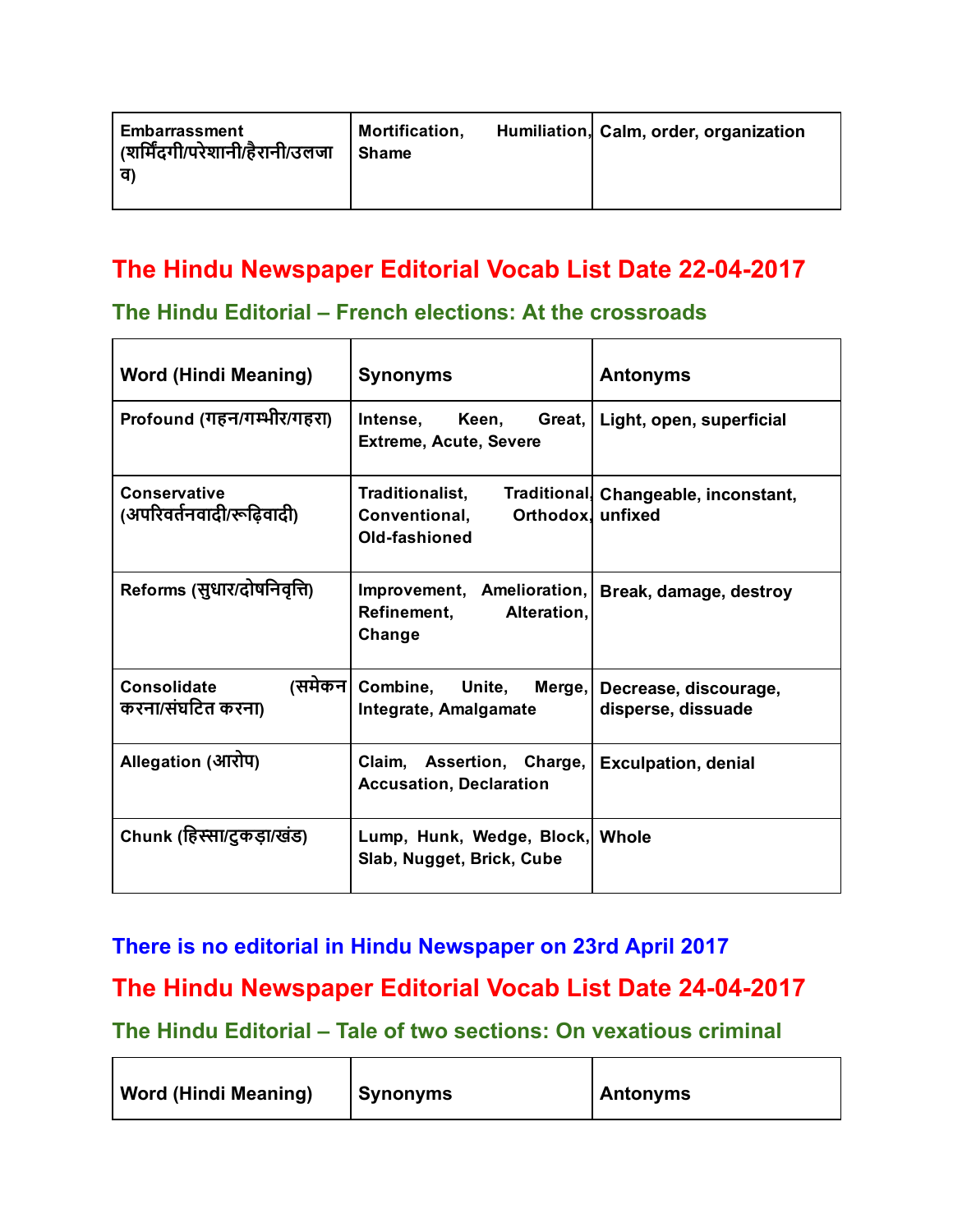| Intervene (हस्तक्षेप)                                           | Intercede, Involve oneself                                                                       | Combine, connect, join,<br>leave            |
|-----------------------------------------------------------------|--------------------------------------------------------------------------------------------------|---------------------------------------------|
| (दावा/मांग/अधिकार<br>Claim<br>प्रतिपादन)                        | Declare, Profess, Maintain,<br>Hold, Affirm, Avow                                                | Answer, truth, reply, denial,<br>honesty    |
| Drag (खींचना/घसीटना/कर्षण)                                      | Haul, Pull, Tug, Heave, Lug, Aid, help, assistance,<br>Draw, Trail, Trawl, Tow, Yank             | comfort                                     |
| Trivial (तुच्छ/क्षुद्र/नगण्य)                                   | Unimportant, Banal, Trite, Consequential, essential,<br>Commonplace, Insignificant               | important, major                            |
| <b>Essence</b><br>(सार/सारांश/तत्त्व/मूलतत्त्व/निष्क<br>र्ष)    | Quintessence, Soul, Spirit, Abstract, exterior,<br>Nature,<br>Core,<br>Crux,<br><b>Substance</b> | exteriority                                 |
| (ईश<br><b>Blasphemy</b><br>$\blacksquare$<br>निंदा/ईश्वर-निंदा) | Profanity, Sacrilege,<br>Irreligion, Irreverence                                                 | Respect, godliness, piety,<br>religion      |
| Contempt<br>(अपमान<br>करना/तिरस्कार)                            | Scorn, Disdain, Disrespect,<br>Scornfulness,<br>Contemptuousness, Derision                       | Approval, esteem, flattery,<br>friendliness |

# The Hindu Newspaper Editorial Vocab List Date 25-04-2017

# The Hindu Editorial – The best laid plans: On NITI Aayog

| <b>Word (Hindi Meaning)</b>                      | <b>Synonyms</b>                                                         | <b>Antonyms</b>                    |
|--------------------------------------------------|-------------------------------------------------------------------------|------------------------------------|
| Disdain (तिरस्कार/अवहेलना)                       | Contempt,<br>Scorn,<br>Contemptuousness,<br><b>Derision, Disrespect</b> | Admiration, affection,<br>approval |
| Emphasis (जोर/बल/महत्त्व)                        | Prominence,<br>Importance,<br>Significance, Value                       | Ignorance, lethargy, triviality    |
| <b>Strategy</b><br>(रणनीति/कार्यनीति/युद्ध-कौशल) | Master plan, grand, policy                                              | <b>Honesty, openness</b>           |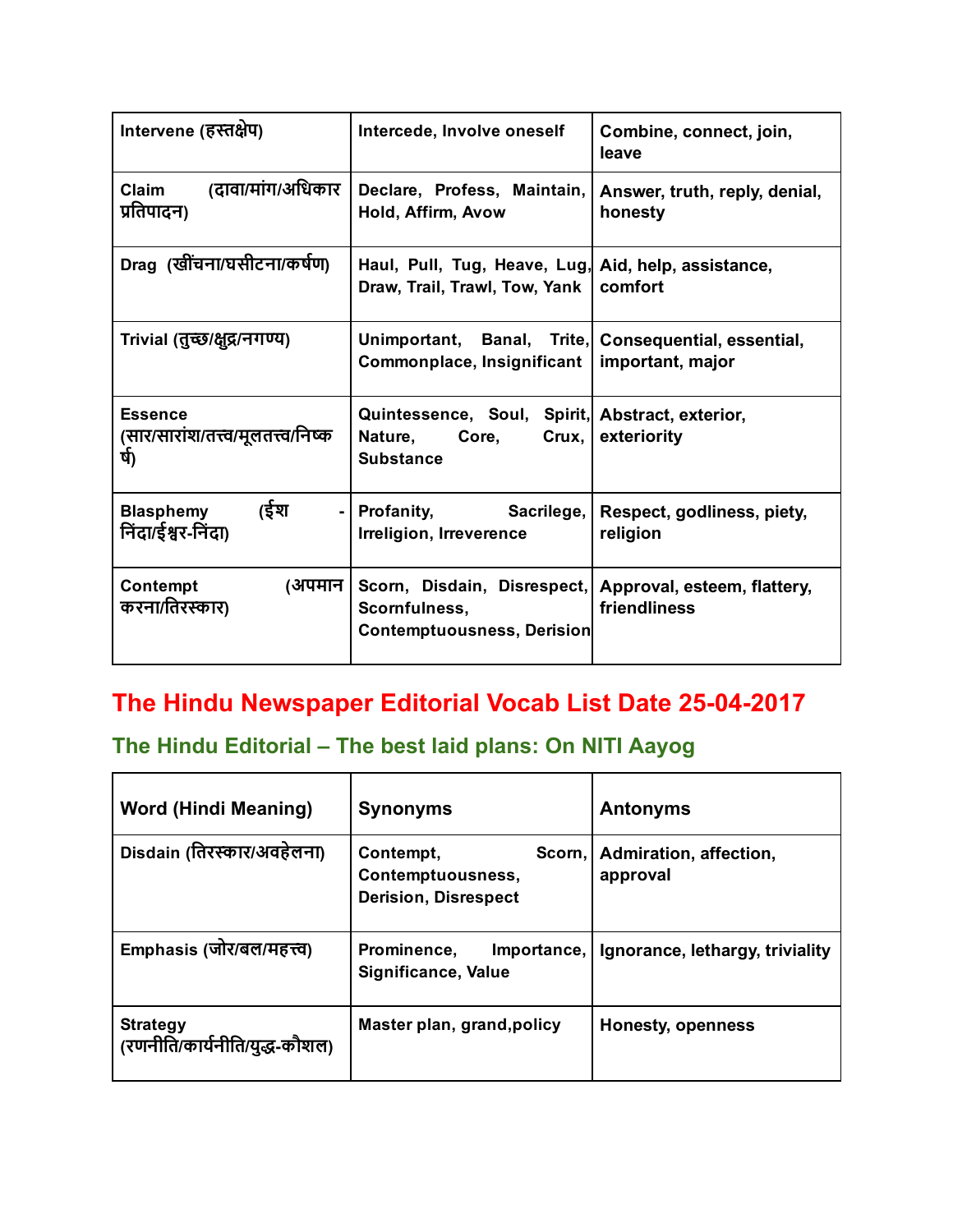| <b>Envision</b><br>(कल्पना)<br>करना/ख़याल बांधना)          | Visualize, Imagine, Envisage,<br><b>Picture</b>                                       | Disregard, ignore, look<br>away  |
|------------------------------------------------------------|---------------------------------------------------------------------------------------|----------------------------------|
| (अनुमान/मूल्यांकन<br><b>Estimates</b><br>करना/अनुमान लगना) | <b>Calculate</b><br>Approximate,<br>Guess,<br>Evaluate,<br>Judge,<br>Gauge,<br>Reckon | Roughly, Ignorance, fact, truth  |
| <b>Optimistic</b><br>(आशावादी/श्रेष्ठतावाद संबंधी)         | Hopeful, Positive,<br>Cheerful,<br><b>Cheery, Sanguine</b>                            | Dejected, depressed,<br>doubtful |

# The Hindu Newspaper Editorial Vocab List Date 26-04-2017

# The Hindu Editorial – A call for reform: On IMF's quota system

| Word (Hindi Meaning)                                              | <b>Synonyms</b>                                                                                  | <b>Antonyms</b>                                            |
|-------------------------------------------------------------------|--------------------------------------------------------------------------------------------------|------------------------------------------------------------|
| Rival (प्रतिद्वंद्वी/विरोधी)                                      | Opponent,<br><b>Competitor,</b><br><b>Adversary, Antagonist</b>                                  | Challenger, assisting, associate,<br>Contender, supporting |
| Determine (निर्धारित करें/तय<br>करना)                             | Control, Decide, Regulate, Bear, begin, commence<br><b>Direct</b>                                |                                                            |
| बार<br>Reiterate<br>(बार<br>दुहराना/बारम्बार दुहराना)             | Repeat, Say again, Restate, take back<br><b>Retell</b>                                           |                                                            |
| <b>Composition</b><br>(रचना/संयोजन/अक्षर-योजन/सम<br>झौता/निपटारा) | Makeup, Constitution, Disproportion, imbalance,<br>Configuration,<br><b>Formation, Framework</b> | Structure, disagreement                                    |
| Crisis (संकट/संकटकाल)                                             | Emergency,<br>Disaster,<br>Catastrophe, Calamity,<br><b>Predicament, Plight</b>                  | Agreement, benefit,<br>blessing                            |
| Equitable (न्यायसंगत/न्यायोचित)                                   | Fair, Impartial, Even-handed, Biased, intolerable,<br>Unbiased,<br>Egalitarian                   | Unprejudiced, prejudiced, unreasonable                     |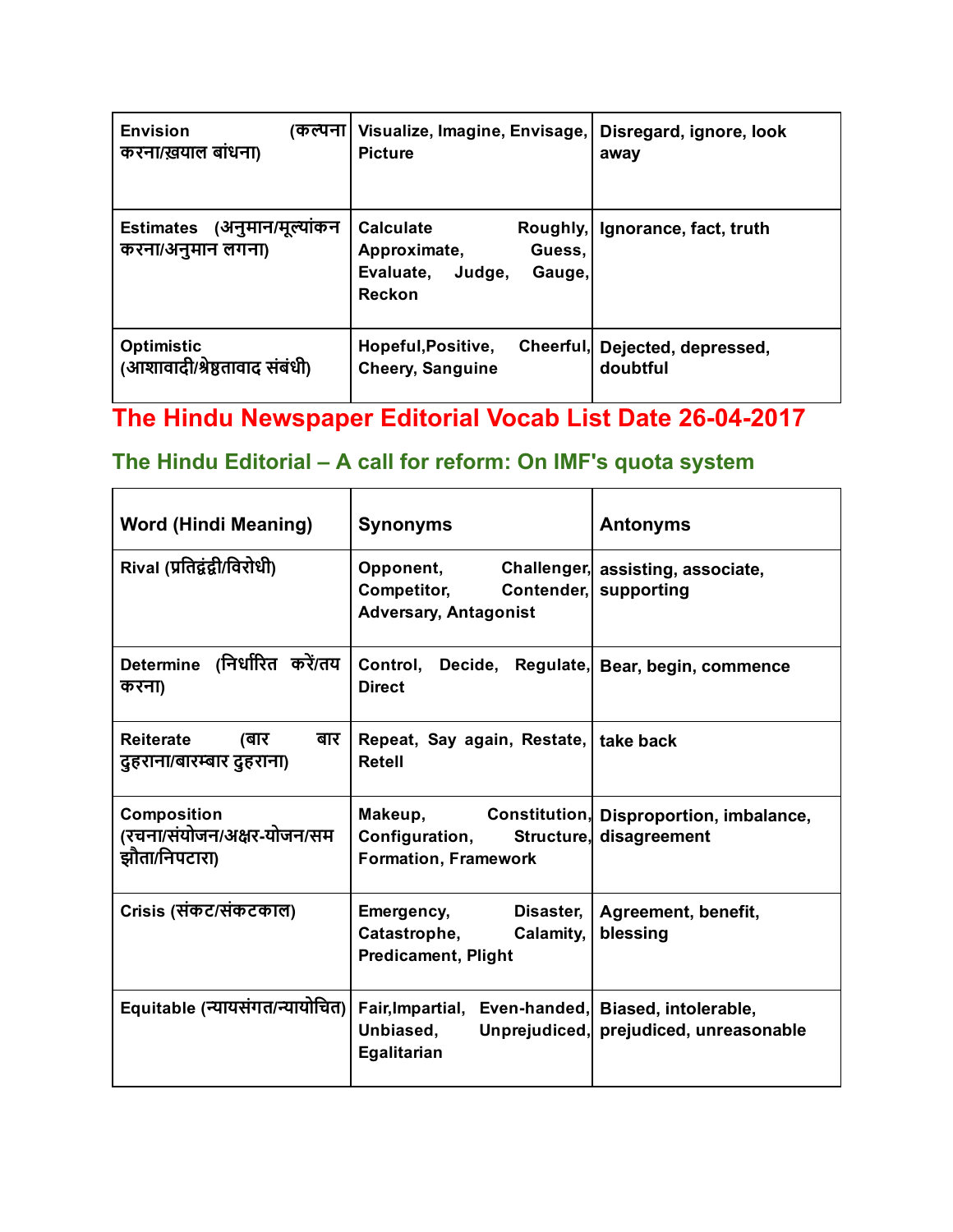## The Hindu Newspaper Editorial Vocab List Date 27-04-2017

#### The Hindu Editorial – A stretched market: On Indian stock indices

#### hitting a new peak

| <b>Word (Hindi Meaning)</b>                             | <b>Synonyms</b>                                                              | <b>Antonyms</b>                               |
|---------------------------------------------------------|------------------------------------------------------------------------------|-----------------------------------------------|
| (अधिक<br>होना/श्रेष्ठ<br><b>Surpass</b><br>होना)        | Excel, Exceed, Transcend,  <br>Outdo, Outshine, Outstrip.<br><b>Outclass</b> | Fail, fall behind, lose                       |
| (आशा<br><b>Anticipate</b><br>करना/प्रत्याशा करना)       | Predict,<br>Expect, Foresee,<br>Reckon on                                    | Doubt, be amazed, be<br>surprised             |
| (गिरावट/मंदी/अकस्मात<br><b>Slump</b><br>पतन)            | Drop,<br>Tumble,<br>Slide,<br>Decline,<br>Decrease,<br><b>Nosedive</b>       | Downturn, Ascent, increase, rise,<br>blessing |
| हो<br>(गीला<br><b>Dampen</b><br>जाना/उत्साहहीन करना)    | Moisten, Damp, Wet, Bedew                                                    | Collect, dehydrate, dry                       |
| Appreciate<br>(सराहना/गुण<br>जानना/मान करना/कंद्र करना) | Value, Treasure, Admire,<br><b>Respect</b>                                   | Criticize, decrease,<br>depreciate            |

# The Hindu Newspaper Editorial Vocab List Date 28-04-2017

#### The Hindu Editorial – In four doses: On malaria vaccines

| <b>Word (Hindi Meaning)</b> | <b>Synonyms</b>                            | <b>Antonyms</b>                      |
|-----------------------------|--------------------------------------------|--------------------------------------|
| Wider (व्यापक/चौड़ा)        | Broad, Extensive, Spacious,<br><b>Vast</b> | <b>Empty, limited, little</b>        |
| Precisely (ठीक है/हूबहू)    | <b>Oratory, Eloquence</b>                  | Imprecisely, questionably,<br>unsure |